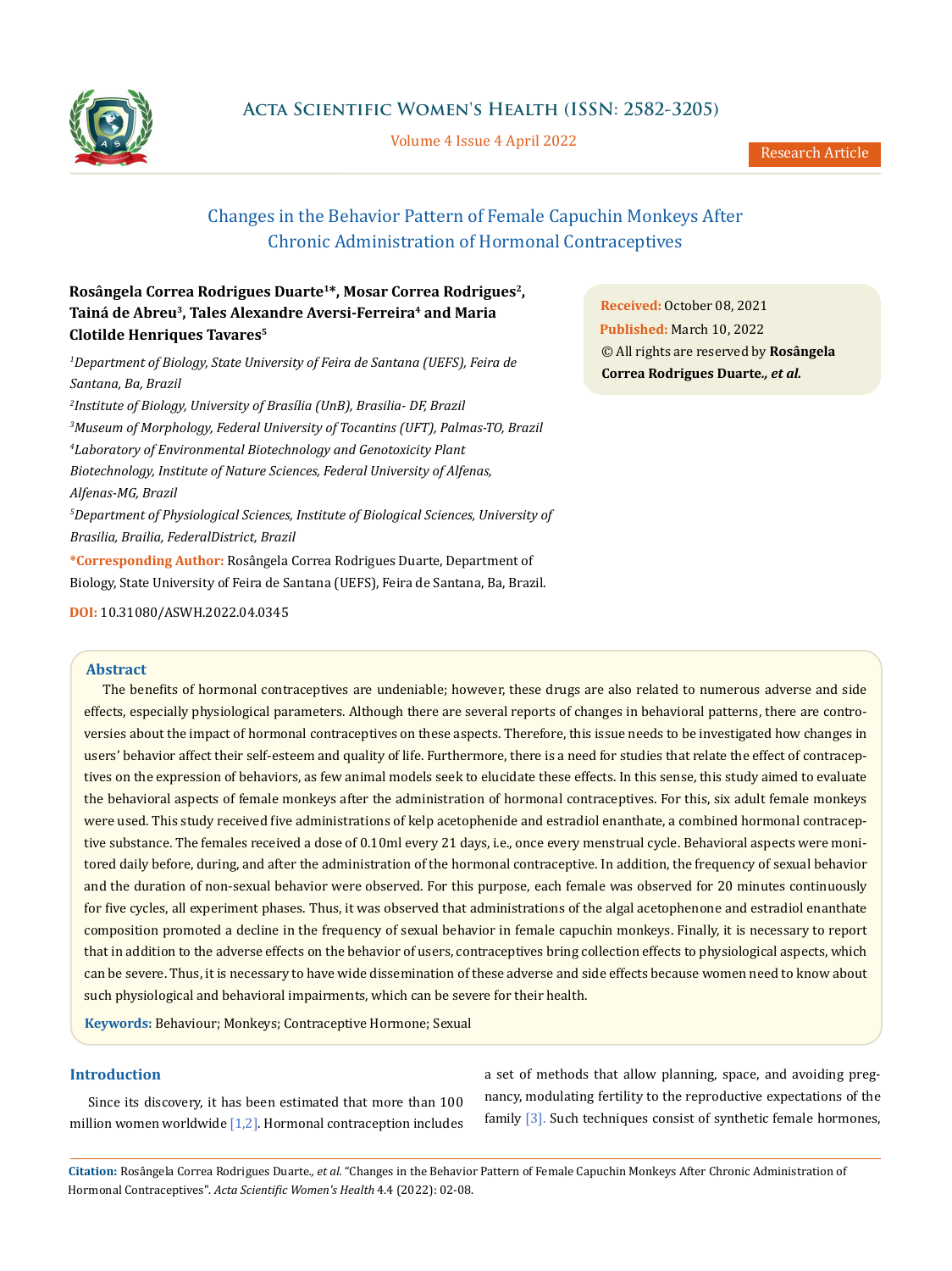which can be combined. There is the presence of estrogen and progesterone; or not combined, just progesterone [4]. Both compositions are secure, such as contraceptive effects, but the combined ones are more related to side effects and undesirable [5,6].

Estrogen-containing compositions have been known to increase the risk of thrombosis due to changes in blood coagulation factors [5-7], weight changes, and, consequently, the development of cardiovascular diseases  $[7,8]$ . Additionally, they promote increased anxiety and behavioral changes [9]. Many women report irritation and mood swings when they use hormonal contraceptives  $[10]$ . Furthermore, about libido or sexual behavior, users report a reduction in sexual desire during the use of these drugs  $[11,12]$ .

The effects of hormonal contraception on users' sexual behavior are controversial because female sexuality can be influenced by biological, psychological, social, and culture  $[13]$ . However, a significant proportion of users report lower satisfaction and sexual desire after using contraceptives [10-12]. Furthermore, it is known that contraceptives have anovulatory action, and one of the main physiological effects is precisely on the hormonal profile. In this sense, there will likely be a commitment to female sexuality that needs to be investigated. Thus, the present study proposal sought to analyze the effects of chronic combined hormonal contraceptive use on behavioral patterns of adult capuchin females.

Capuchin monkey females stand out as animal models in several areas, including studies on physiology  $[14,15]$ , reproductive strategies  $[16,17]$ , reproductive systems  $[18]$ , and morphology of the ovarian cycle  $[19,20]$ . The main characteristics for the successful use of the capuchin monkey as an experimental subject are related to the fact that these animals have an inclusive repertoire of sexual behavior, and the menstrual cycle is similar to that of females. In addition, they present other physiological, morphological, and anatomical similarities with the human species  $[21]$ . Together, these characteristics justify the choice of this animal model for this study.

## **Materials and Methods**

#### **Subjects and study site**

First, even before the beginning of the exception, the present study was submitted to the Ethics Committee on Animal Research (CEUA) of the Medical School of the University of Brasilia (UnB). It was approved according to document 101375/2011 from UnBdoc. All ethical precepts stipulated by CONCEA (National Council for the Control of Animal Experimentation) were observed. The use of experimental animals is by the Auroca Law (no. 11,794), which regulates animal experimentation in Brazil.

This study used 12 females of capuchin monkeys (Sapajus libidinous), with a mean age of 10 years. At this age, the females are considered reproductive and adult  $[21]$ . In addition, six vasectomized adult males with a mean age of  $\pm 16$  years participated in the study. However, these males participated only as their companions for the females studied. For experimental purposes, the animals were kept in groups composed of the triad (2  $\varphi$  female and 1  $\varphi$  male).

The animals used in this study were kept at the Primatology Center of the University of Brasilia (CP-UnB), according to the Brazilian Institute of the Environment and Renewable Natural Resources (IBAMA) rules of maintaining animals in captivity. THE CP-UnB is a scientific breeding site (No Registro IBAMA 1/53/1999/000006- 2) linked to the Institute of Biological Sciences of UnB, physically located in The Clean Water Farm (16°30' 'S, 46°30‖O) in the administrative region of Vargem Bonita-Distrito Federal (DF) about 30 km from downtown Brasília. The UnB Farm has 4,340 ha, half of which corresponds to the environmental protection area and integrates an essential ecological corridor in the Federal District. In CP-UnB, the animals are kept in nurseries located in the gallery forest in natural luminosity, temperature, and humidity conditions. Each enclosure has 4m x 2m x 3m (depth, width, and height, respectively). It has an internal division system with a guillotine door that separates the experimental subject from its companions(s) during the practical sessions. Inside the enclosures, there was a nest box, which functions as shelter and protection for animals and ropes and perches for environmental enrichment purposes.

#### **Procedure**

# **Administration of acetofenide algestona and estradiol enanthate**

The hormonal contraceptive administered in female capuchin monkeys was combined with algestone acetophenide and estradiol enanthate, which is called a combined hormonal contraceptive. Each ampoule (1ml) contains 150 mg of algestone acetophenide (dihydro-progesterone) and 10 mg of estradiol enanthate in its composition. However, allometric calculations were made for the administration of this hormonal contraceptive based on each female's body weight and mass. These calculations were based on

**Citation:** Rosângela Correa Rodrigues Duarte*., et al.* "Changes in the Behavior Pattern of Female Capuchin Monkeys After Chronic Administration of Hormonal Contraceptives". *Acta Scientific Women's Health* 4.4 (2022): 02-08.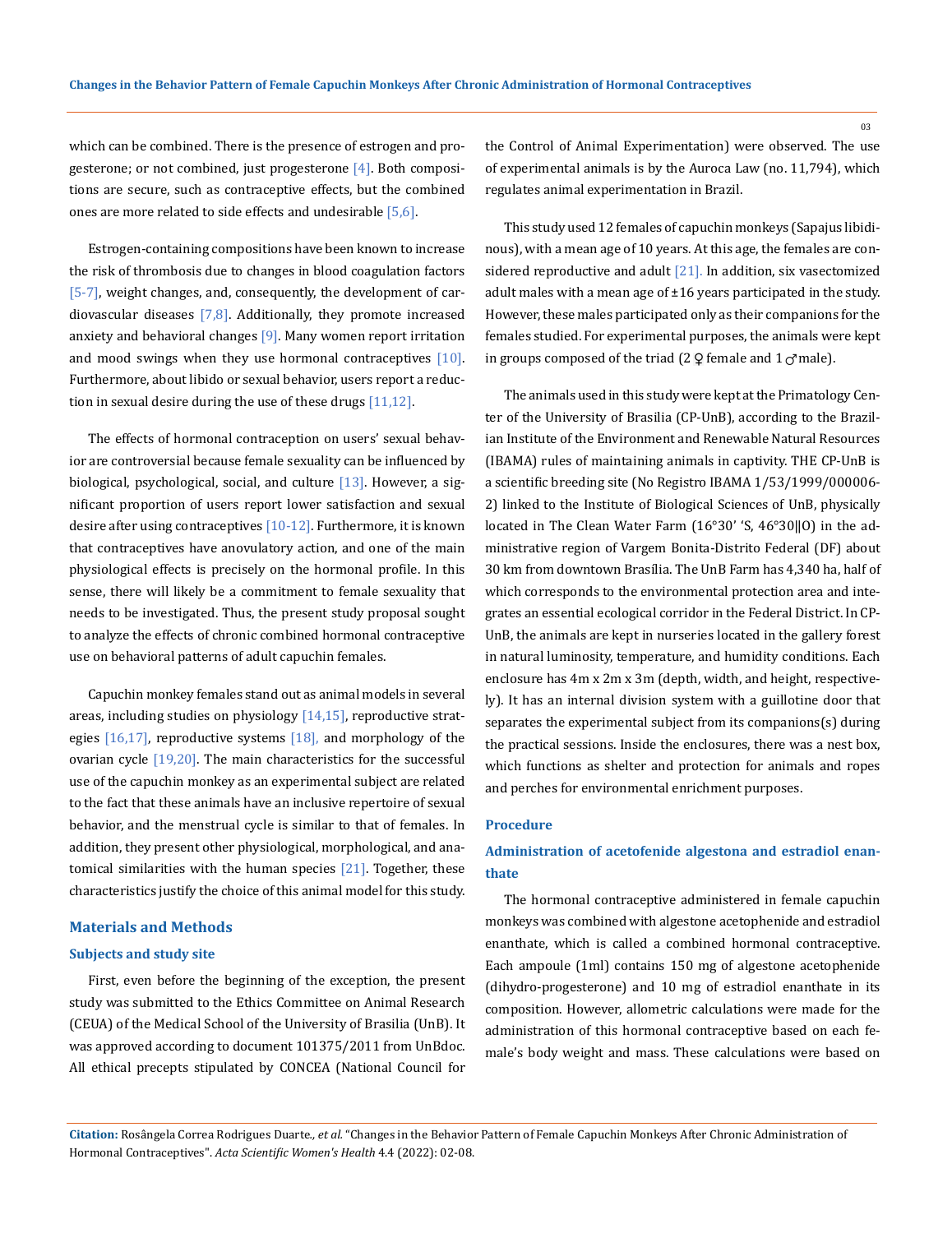the study by Pachaly and Brito  $(2000)$   $[22]$ , which allows the adaptation of this composition in a single dose of 0.10 ml.

Treatment using kelp acetophenone and estradiol enanthate was administered in monkeys after baseline. The contraceptive was issued as a single dose, intramuscularly, and with the aid of a syringe (1ml) with a 30x7 needle. As the study investigates the acute use of the contraceptive combination, each female received only one 01 administration of contraceptive. The veterinarian made all administrations of the CP-UnB.

#### **Behavior observations**

Behavioral observations were made throughout all phases of the study. Each female was monitored daily, Monday to Friday, for 20 minutes a day, being one observation in the morning period (9:00 to 12:00) and another in the afternoon (14:00 to 17:00). Thus, the behavioral sampling sessions lasted 10 minutes in the morning and 10 minutes in the afternoon for each of the 12 capuchin monkey females studied.

For behavior analysis, the animal-focal sampling method [23] was used, with two types of continuous (duration) and instantaneous (frequency) records  $[24]$ . Thus, endless forms allowed the observation of the period of non-sexual behaviors (scavenging, stereotyping, and agonism) (Table 1). On the other hand, instantaneous recording allowed the monitoring of the frequencies of sexual behaviors (raising eyebrows, looking at each other, tilting head, smiling, massaging breasts, genitals, and armpits, and attempting copulation, copulation, arm and touch, and running) - Table 2, which were noted at a fixed interval of 15 seconds during each 10-minute observation session. It is also worth mentioning that each female was monitored for 37 hours throughout the study. Thus, the study had a total duration of 444 hours of observations.

| <b>Behavior</b> | <b>Descriptions</b>                         |
|-----------------|---------------------------------------------|
| Grooming        | Pick up hair or parasites in another animal |
| Stereotype      | Meaningless behaviors, of course            |
| Agonistic       | Fights or threats between individuals       |

**Table 1:** Descriptions of the categories of non-sexual behaviors observed in nail monkey females of the Primatology-UnB Center.

| <b>Sexual Behaviors</b> | <b>Descriptions</b>                                                                                                                |
|-------------------------|------------------------------------------------------------------------------------------------------------------------------------|
| Raise eyebrows          | Move your eyebrows up and down                                                                                                     |
| Mutual look             | Female faces male or both look at each<br>other                                                                                    |
| Tilt the head           | The head is laterally tilted relative to the<br>vertical plane                                                                     |
| Smile                   | Move your lips in a smile shape for the<br>fellow                                                                                  |
| Manipulate breast       | One arm is extended until the breast<br>becomes apparent, and with the hand of<br>the other arm, it is massaged or<br>manipulated. |
| Masturbation            | The intimate region of the female is<br>manipulated with her hand in the form of<br>masturbation                                   |
| Copulation              | Accept the male mount and allows<br>copulation                                                                                     |

**Table 2:** Descriptions of the categories of sexual behaviors observed in females of capuchin monkeys of the Center for Primatology-UnB.

The behavioral expressions observed and presented by the females (Table 1 and Table 2) were described according to the studies by Fragaszy., *et al*. (2004). Note that the behavior analysis was performed by two experimenters per period, who were responsible for conducting the observations. First, a reliability test was carried out among observers to obtain at least 90% reliability. Initially, a baseline of the animals' behavior was obtained to verify the reliability of the data, which was calculated according to the specific methodology documented in the literature [24]. Then, the animal behavior was recorded using the Etholog computer program (2.25) made available free of charge by the University of São Paulo- USP.

#### **Data analysis**

Data on non-sexual behaviors were analyzed on average (±EPM) of the time at hours presented for each female monitored. The means are presented according to the percentage of time spent for each behavioral category. Sexual behavior was analyzed according to the sum of the frequency of all expressions presented by each female of these behaviors.

Statistically, the behavioral data of the baseline and contraceptive hormone phases were analyzed and behavioral. The data were

**Citation:** Rosângela Correa Rodrigues Duarte*., et al.* "Changes in the Behavior Pattern of Female Capuchin Monkeys After Chronic Administration of Hormonal Contraceptives". *Acta Scientific Women's Health* 4.4 (2022): 02-08.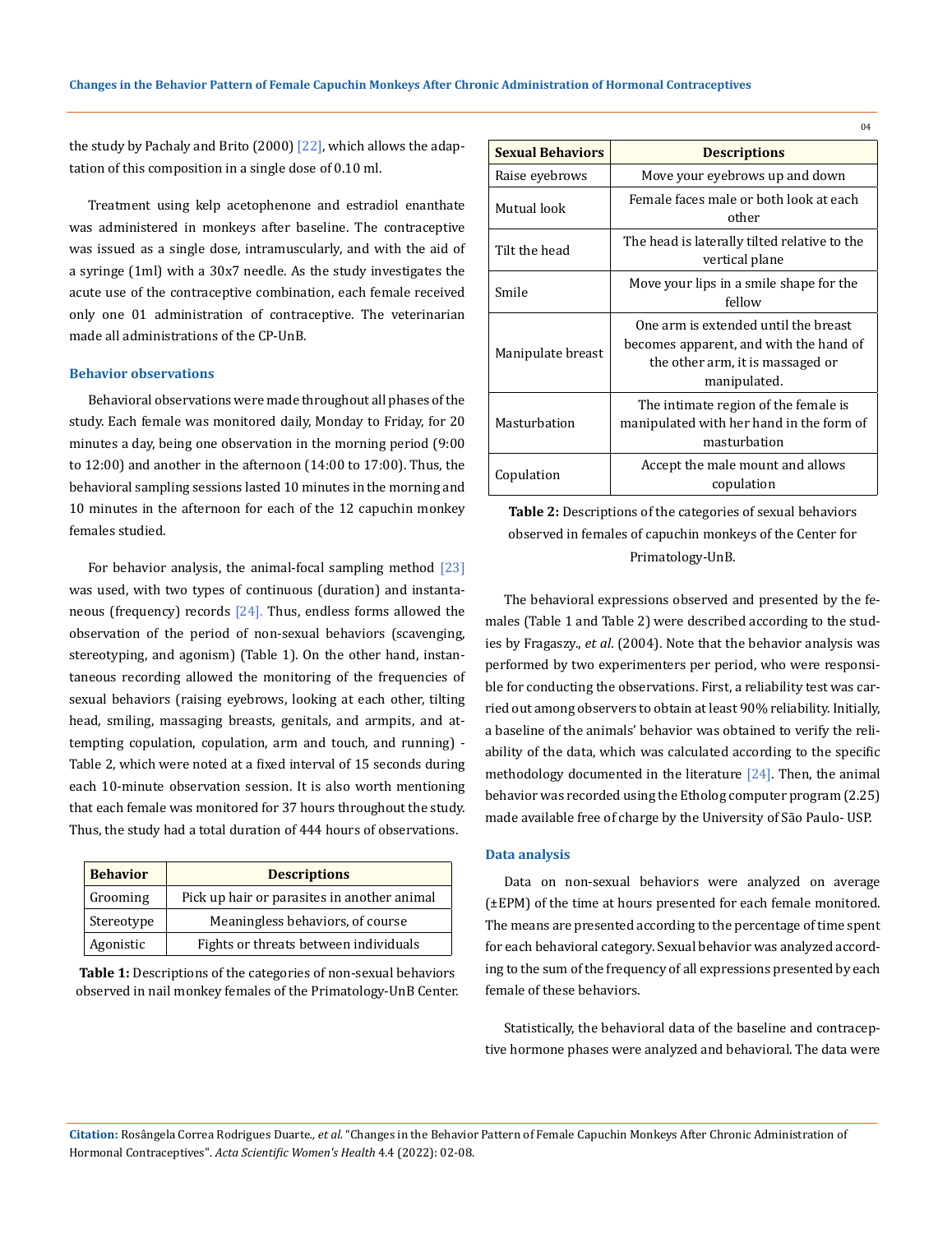statistically analyzed using the IBM software® Statistical Package for Social Sciences (SPSS) version 23 by applying the procedures. The means were considered significantly different when we obtained  $p \le 0.05$  values. It is worth mentioning that the results are presented at the time of hormonal contraceptive administrations, which represent 05 administrations.

# **Results and Discussion**

In the graphs of Figure 01, the expressions of sexual and nonsexual behavior of capuchin monkey females in the two experimental phases in phase 0 (represents the baseline phase) and phases 1st, 2nd, 3rd, 4th, and 5th (hormonal contraceptive administrations) are illustrated. As shown in Figure 01-A, a change in the frequency of sexual behavior of capuchin monkey females during baseline phases and hormonal contraceptive administrations was observed (F 5,  $64 = 1,67$ ;  $p = 0,05$ ). It can be observed that there were no changes in the non-sexual behavior of grooming  $(F1, 67 =$ 1,08 p = 0,30) figure 01-B; stereotyping (F1,67 = 2,85 p = 0,09) figure 01-C. However, for the agonistic behavior, an increase in the duration of this behavior was observed when the monkeys were being treated by the hormonal contraceptive  $(F4, 67 = 4, 27 p = 0, 05)$  during contraceptive administrations, figure 1A-D.

Administrations of algestone acetophenide and estradiol enan-



**Figure 1:** Average (±EPM) frequency of sexual behaviors in the phases 0 (Baseline) and hormonal contraceptive administrations (1st, 2nd, 3rd, 4th, and 5th) in female monkeys (Sapajus libidinous)  $(n = 6)$ .

thate composition promoted a decline in the frequency of sexual behaviors in capuchin monkey females. No alterations were observed in the non-sexual behavior of grooming and stereotypes of the macacas. However, it is possible to keep that the agonistic behavior increased the phases in which they received hormonal contraceptives.

Studies have pointed out that the use of hormonal contraceptives affects women's behavior [10-12]. About sexual conduct, a significant portion of users reports lower satisfaction and sexual desire after using hormonal contraceptives [11,12]. Anovulatory action depends precisely on the hormonal profile, so hormonal contraceptive users usually have androgen deficiency, especially testosterone [12]. Libido in women is associated with androgens, especially testosterone. In this sense, there is an impact on sexuality due to decreased testosterone concentration  $[12,13]$ . There is evidence that low circulating concentrations of testosterone determine significant changes in female sexual function and, currently, sexual desire, with orgasm and even with the amount of sexual intercourse the individual maintains [25].

It is essential to highlight that the effects of hormonal contraception on the sexual behavior of users are controversial since female sexuality can be influenced by numerous factors, already mentioned in the introduction of this study [13]. Although, several studies indicate that behavioral patterns are directly affected using hormonal contraceptives [26-28]. Thus, the present study infers that the dose administered of algestone acetophenide and estradiol enanthate promoted actions on the behavior of overalls, like those reported by women, which may be due to the reduced testosterone concentrations observed in users of hormonal contraceptives [12].

It is also important to mention that the composition of algestone acetophenide and estradiol enanthate is widely commercialized in Brazil. Women choose intramuscular use of this drug because it has a low commercial cost, safe from conception, and easy access. Although it is a contraceptive that has a positive effect on contraception, this drug can bring numerous side effects, presented in the package leaflet, for example, headache, upper abdominal pain, breast discomfort, and irregular menstruation considered more standard. There are also fewer common effects: weight fluctuation, dizziness, nausea, vomiting, amenorrhea, dysmenorrhoea, hypomenorrhea, and behavior change.

**Citation:** Rosângela Correa Rodrigues Duarte*., et al.* "Changes in the Behavior Pattern of Female Capuchin Monkeys After Chronic Administration of Hormonal Contraceptives". *Acta Scientific Women's Health* 4.4 (2022): 02-08.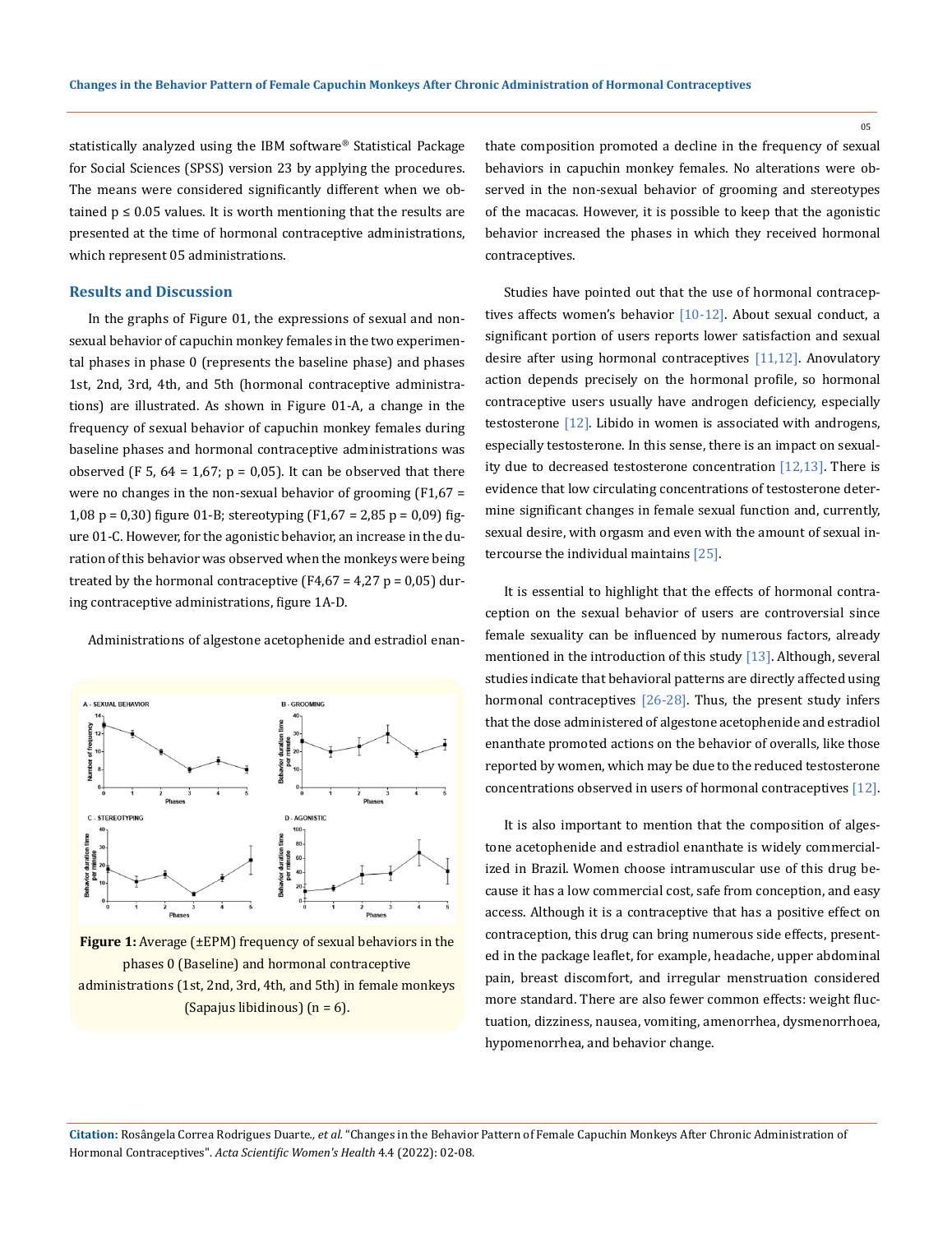Because of the mentioned, it is essential to highlight that the contraceptive composition used in the present study brings alterations in behavioral patterns. The package leaflet of this drug is not indicated which behavior is affected, but it is described that there are changes in social behavior, as there are reports of nervousness. In the present study results, it was possible to observe an increase in the duration of agonistic behaviors in the treatment phase with hormonal contraceptives. Thus, reinforcing the thesis that hormonal contraceptives promote change in the behavioral pattern of females.

The agonistic behaviors presented by the overalls are like the stress patterns offered by the women. Many users of hormonal contraceptives report irritation after the use of hormonal contraceptives. Changes in behavioral patterns related to well-being, such as increased anxiety, stress, and mood swings, are common side effects in hormonal contraceptive users  $[29]$ . It is noteworthy that changes in mood, anxiety, and stress are also due to the increase in cortisol in users [30,31].

It is impossible to monitor monkeys' mood, sadness, anxiety, and increased satisfaction or sexual desire behaviors. However, the expressions of sexual and non-sexual behaviors of capuchin monkey females were analyzed to evaluate possible behavioral pattern changes. We hypothesized that contraceptive administrations would cause changes in the behavioral parameters of these females. The results showed that the dose administered in capuchin monkeys affected the pattern of sexual behavior. Thus, it is reasonable to consider those hormonal contraceptives and the report of women affect regions of the emotion of these females.

It is possible to observe that hormonal contraceptives are directly correlated with several side effects, which promote changes in users' behavioral profiles and affect several physiological parameters, which deserve to be highlighted in this text. In this sense, it is possible to mention that combined hormonal contraceptives can aggravate well-known risk factors such as hypertension, diabetes, hyperlipidemias, and obesity. In particular, some progestogens are known to decrease high-density lipoproteins (HDL) and cause glucose intolerance, while estrogens can create a state of hyperinsulinemia. Additionally, some progestogens may raise LDL levels and make hyperlipidemia control more difficult. In addition, hyperlipidemias are a known cardiovascular risk factor [32]. Another

severe factor reported by scientific studies is changes in factors related to blood coagulation have also been observed in contraceptive users [14,15,33-35].

It is well established in the literature that there is an increased risk of thromboembolic and thrombotic diseases associated with the use of combined hormonal contraceptives [33,34]. In addition, these results are corroborated in monkeys submitted to treatment with contraceptives  $[14,15]$ . Therefore, it is essential to warn users about the relative risk of venous thrombosis under predisposing conditions, as this rich is even higher than women without such medical conditions [33-39].

#### **Conclusion**

From the present study, it was possible to consider that:

- Administration of hormonal contraceptives in monkeys promoted changes in behavioral patterns because the results pointed to a reduction in the frequency of sexual behaviors and an increase in the expression of agonistic behaviors.
- There is a need for further studies to evaluate, in animal models, the effects of hormonal contraceptives on behavioral aspects, as there are controversies on this subject in the literature, although many users report these changes.
- It is also necessary that adverse effects be widely disseminated to women because many of them are not yet well understood about the severe risks of hormonal contraceptives in physiological aspects, which go beyond behavior disorders.

### **Acknowledgments**

The authors thank Capes for funding a scholarship for RCR students. To the primatology center of the University of Brasília (CP/ UnB) for the treatment of animals and assistance in the execution of this study.

#### **Conflict of Interest**

The authors of this study state that there are no conflicts of financial and interests. The interest is the scientific dissemination of the results of this research.

## **Bibliography**

1. Chandra A., *et al*. "Fertility, family planning, and reproductive health of U. S. women". *National Center for Health Statistic* 23.3 (2005): 89-95.

**Citation:** Rosângela Correa Rodrigues Duarte*., et al.* "Changes in the Behavior Pattern of Female Capuchin Monkeys After Chronic Administration of Hormonal Contraceptives". *Acta Scientific Women's Health* 4.4 (2022): 02-08.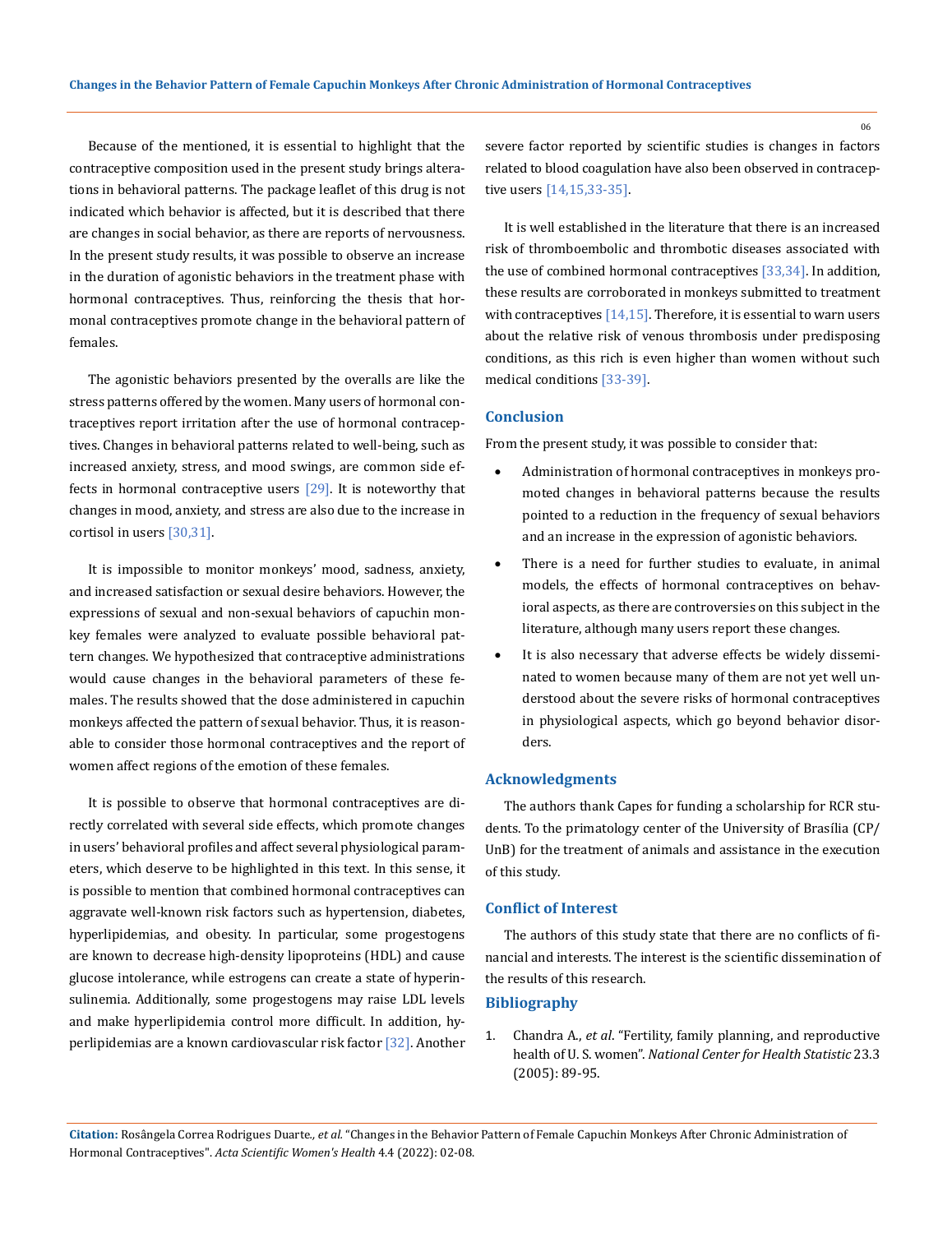- 2. Margolis K., *et al*[. "A prospective study of oral contraceptive](https://pubmed.ncbi.nlm.nih.gov/17624338/)  [use and risk of myocardial infarction among Swedish women".](https://pubmed.ncbi.nlm.nih.gov/17624338/)  *[Fertility and Sterility](https://pubmed.ncbi.nlm.nih.gov/17624338/)* 88.2 (2007): 310-316.
- 3. Blumenthal PD and Edelman A. "Hormonal contraception". *Obstetric Gynecology* 112.3 (2008): 670-684.
- 4. Coutinho EM., *et al*. "Multicenter, doubleblind, comparative clinical study on the efficacy and acceptability of a monthly injectable contraceptive combination of 150 mg dihydroxyprogesterone acetophenide and 10 mg estradiol enanthate compared to a monthly injectable contraceptive combination of 90 mg dihydroxyprogesterone acetophenide and 6 mg estradiol enanthate". *Contraception* 55.2 (1997): 175-181.
- 5. [Vlieg AH and Rosendaal FR. "Risk of venous thrombosis as](https://pubmed.ncbi.nlm.nih.gov/24556917/)[sociated with different types of combined oral contracep](https://pubmed.ncbi.nlm.nih.gov/24556917/)tive preparations". *[Polish Archives of Internal Medicine](https://pubmed.ncbi.nlm.nih.gov/24556917/)* 30.11 [\(2014\): 85-87.](https://pubmed.ncbi.nlm.nih.gov/24556917/)
- 6. Hall KS., *et al*[. "Influence of depressed mood and psychological](https://pubmed.ncbi.nlm.nih.gov/22673038/)  [stress symptoms on perceived oral contraceptive side effects](https://pubmed.ncbi.nlm.nih.gov/22673038/)  [and discontinuation in young minority women".](https://pubmed.ncbi.nlm.nih.gov/22673038/) *Contraception*  [86.5 \(2012\): 518-525.](https://pubmed.ncbi.nlm.nih.gov/22673038/)
- 7. Xu H., *et al*. "Contraceptive Failure Rates of Etonogestrel Subdermal Implants in Overweight and Obese Women". *Obstetrics and Gynecology* 120.1 (2012): 21-26.
- 8. Lanza LL., *et al*. "Use of depot medroxyprogesterone acetate contraception and incidence of bone fracture". *Obstetrics and Gynecology* 121.3 (2013): 593-600.
- 9. Wanyonyi SZ., *et al*[. "Health-related quality of life changes](https://pubmed.ncbi.nlm.nih.gov/22018133/)  [among users of depot medroxyprogesterone acetate for con](https://pubmed.ncbi.nlm.nih.gov/22018133/)traception". *Contraception* [84.5 \(2011\): 17-22.](https://pubmed.ncbi.nlm.nih.gov/22018133/)
- 10. Roberts SC., *et al*[. "An Evolutionary Approach Offers a Fresh](https://pubmed.ncbi.nlm.nih.gov/23733157/)  [Perspective on the Relationship Between Oral Contraception](https://pubmed.ncbi.nlm.nih.gov/23733157/)  and Sexual Desire". *[Archives of Sexual Behavior](https://pubmed.ncbi.nlm.nih.gov/23733157/)* 42.8 (2013): [1369-1375.](https://pubmed.ncbi.nlm.nih.gov/23733157/)
- 11. Davis SR., *et al*[. "Androgens and Female Sexual Function and](https://pubmed.ncbi.nlm.nih.gov/26953831/)  [Dysfunction—Findings From the Fourth International Consul](https://pubmed.ncbi.nlm.nih.gov/26953831/)tation of Sexual Medicine". *[The Journal of Sexual Medicine](https://pubmed.ncbi.nlm.nih.gov/26953831/)* 13.8 [\(2016\): 168-178.](https://pubmed.ncbi.nlm.nih.gov/26953831/)
- 12. Zimmerman MJC., *et al*[. "The effect of combined oral contra](https://pubmed.ncbi.nlm.nih.gov/24082040/)[ception on testosterone levels in healthy women: a systematic](https://pubmed.ncbi.nlm.nih.gov/24082040/)  [review and meta-analysis".](https://pubmed.ncbi.nlm.nih.gov/24082040/) *Humuns Reproduction Update* 20.1 [\(2014\): 76-105.](https://pubmed.ncbi.nlm.nih.gov/24082040/)
- 13. Strufaldi R., *et al*[. "Effects of two combined hormonal contra](https://pubmed.ncbi.nlm.nih.gov/20654755/)[ceptives with the same composition and different doses on fe](https://pubmed.ncbi.nlm.nih.gov/20654755/)[male sexual function and plasma androgen levels".](https://pubmed.ncbi.nlm.nih.gov/20654755/) *Contraception* [82.2 \(2010\): 147-154.](https://pubmed.ncbi.nlm.nih.gov/20654755/)
- 14. Rodrigues RC., *et al*[. "Risco de doença trombolíticas Após o uso](https://www.researchgate.net/publication/324567068_RISCO_DE_DOENCA_TROMBOLITICAS_APOS_O_USO_DE_ALGESTONA_ACETOFENIDA_E_ENANTATO_DE_ESTRADIOL)  [de algestona acetofenida e enantato de estradiol".](https://www.researchgate.net/publication/324567068_RISCO_DE_DOENCA_TROMBOLITICAS_APOS_O_USO_DE_ALGESTONA_ACETOFENIDA_E_ENANTATO_DE_ESTRADIOL) *Revista de Patologia* [5.1 \(2018\): 17-21.](https://www.researchgate.net/publication/324567068_RISCO_DE_DOENCA_TROMBOLITICAS_APOS_O_USO_DE_ALGESTONA_ACETOFENIDA_E_ENANTATO_DE_ESTRADIOL)
- 15. Rodrigues RC., *et al*[. "Continuous Use of Combined Hormonal](https://pubmed.ncbi.nlm.nih.gov/31001334/)  [Contraceptive and the Effect on Blood Coagulation Factors in](https://pubmed.ncbi.nlm.nih.gov/31001334/)  [Female Capuchin Monkeys \(Sapajus libidinosus\)".](https://pubmed.ncbi.nlm.nih.gov/31001334/) *Internation[al Journal of Endocrinology](https://pubmed.ncbi.nlm.nih.gov/31001334/)* (2019).
- 16. Strier KB. "Reproductive strategies of new world primates: interbirth intervals and reproductive rates". *A Primatologia no Brasil* 8.1 (2004): 53-63.
- 17. Jack KM., *et al*[. "Hormonal correlates of male life history stages](https://pubmed.ncbi.nlm.nih.gov/24184868/)  [in wild white-faced capuchin monkeys \(Cebus capucinus\)".](https://pubmed.ncbi.nlm.nih.gov/24184868/)  *[General and Comparative Endocrinology](https://pubmed.ncbi.nlm.nih.gov/24184868/)* 195.1 (2004): 58-67.
- 18. Carosi M., *et al*[. "The Sexual Behavior and Breeding System](https://www.sciencedirect.com/science/article/abs/pii/S0065345405350030)  [of Tufted Capuchin Monkeys \(Cebus apela\)".](https://www.sciencedirect.com/science/article/abs/pii/S0065345405350030) *Advances in the Study of Behavior* [35.5 \(2005\): 105-149.](https://www.sciencedirect.com/science/article/abs/pii/S0065345405350030)
- 19. Aujard F., *et al*[. "Functional significance of behavioral, morpho](https://pubmed.ncbi.nlm.nih.gov/9839903/)[logical, and endocrine correlates across the ovarian cycle in](https://pubmed.ncbi.nlm.nih.gov/9839903/)  [semifree ranging female Tonkean macaques".](https://pubmed.ncbi.nlm.nih.gov/9839903/) *American Journal of Primatology* [46.4 \(1998\): 285-309.](https://pubmed.ncbi.nlm.nih.gov/9839903/)
- 20. Lima MC., *et al*. "Monitoring in plasma sanguineous sex steroids during the cycle ovarian Sapajus apella and Sapajus libidinosus (capuchin monkey) kept in captivity". *Ciência Animal* 22.5 (2012): 65-67.
- 21. Fragaszy DM., *et al*. "Wild Bearded Capuchin Monkeys (Sapajus libidinosus) Strategically Place Nuts in a Stable Position during Nut-Cracking". *Plos One* 8.2 (2005): 56182.
- 22. Pachaly JR and Brito HFV. "Emprego do método de extrapolação alométrica no cálculo de protocolos posológicos para animais selvagens". *A Hora Veterinaria* 18.1 (2000). 59-65.
- 23. Altmann J. "Observational study of behavior: sampling methods". University of Chicago. 1 (1979): 242-247.
- 24. Martin P and Bateson P. "Measuring behaviour". Cambridge: Cambridge University Press. 2 (1993): 48-60.
- 25. [Alexander GM and Sherwin BB. "Sex steroids, sexual behav](https://pubmed.ncbi.nlm.nih.gov/8493300/)[ior and selection attention for erotic stimuli in women using](https://pubmed.ncbi.nlm.nih.gov/8493300/)  oral contraceptives". *[Psychoneuroendocrinology](https://pubmed.ncbi.nlm.nih.gov/8493300/)* 18.2 (1993): [91-102.](https://pubmed.ncbi.nlm.nih.gov/8493300/)

**Citation:** Rosângela Correa Rodrigues Duarte*., et al.* "Changes in the Behavior Pattern of Female Capuchin Monkeys After Chronic Administration of Hormonal Contraceptives". *Acta Scientific Women's Health* 4.4 (2022): 02-08.